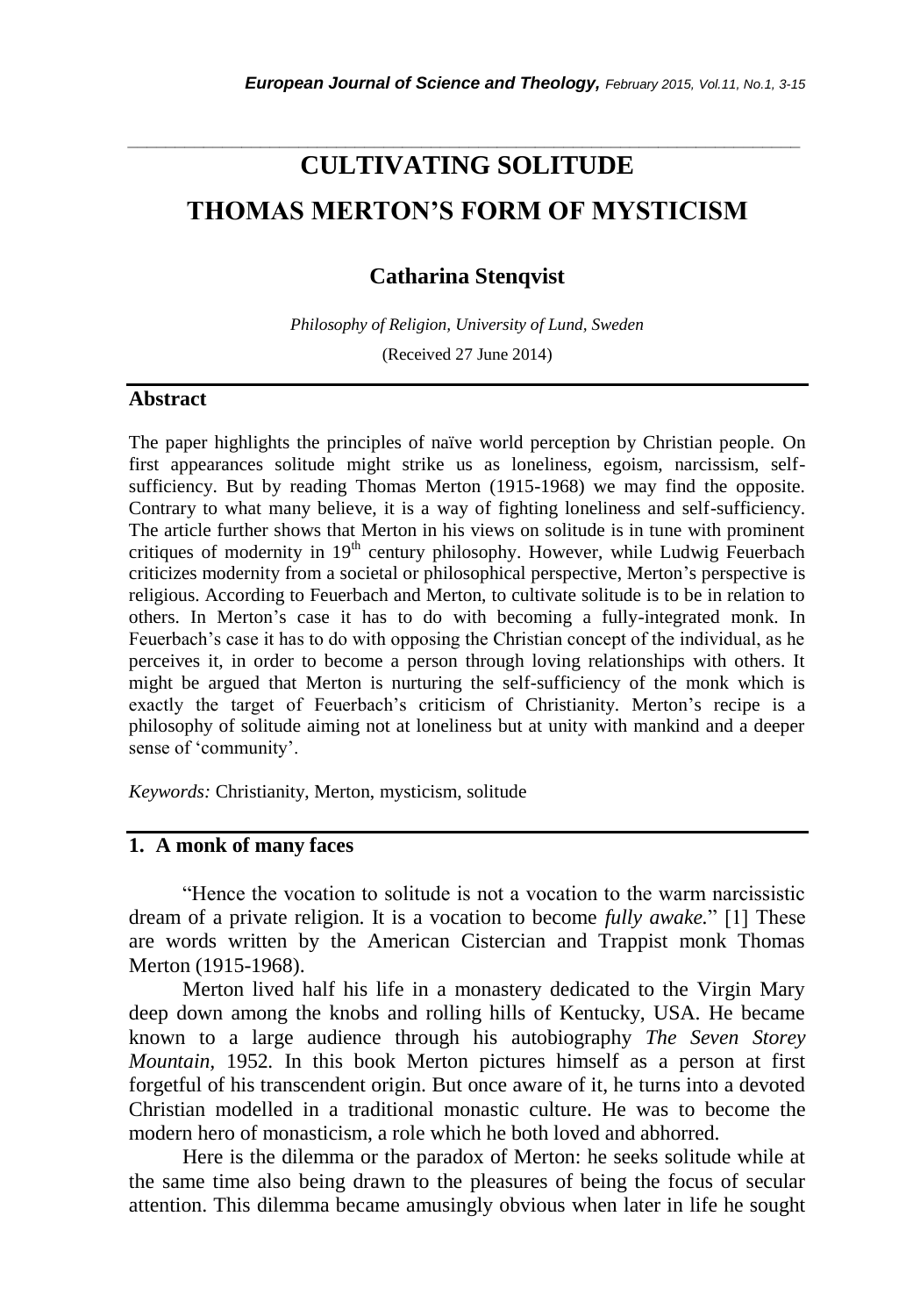even more solitude than the immediate monastic setting could offer. He was allowed to move to a small house of his own, a hermitage. Even though here he nurtured a solitude contemplating in the woods, he was more in the midst of the matters of the world than ever. He had a telephone installed. He became a voice to be reckoned with. Paradoxically, thanks to this solitude he became at home in the world. When Anne Carr reflects upon Merton´s famous move to his hermitage, she points to something important, in spite of it being a paradox:

However, this new realization ultimately does not change the value of solitude for Merton but intensifies it. Although it brings a new kind of struggle into his life, it eventually deepens his sense that his own solitude belongs to others, especially through his writing [2].

In what follows I will argue that solitude may be both a vital component in mysticism and an existential need. In order to understand "solitude" both in a monastic setting and as a broader concept I will use Thomas Merton as my main source. However, I will also broaden my presentation with reflections on what characterizes a mystic and mysticism in general.

# **2. The solitary explorer**

Richard Cashen has explored the theme of solitude in Merton, both as it is linked to Merton himself and in his writing. Cashen holds the opinion that solitude is the recurring theme in Merton's life. It is, he writes, integral to his over-all thinking.

In his last years Merton was fond of the expression "the solitary explorer". It captured for him the service of love which the contemplative rendered his fellow man. The monastic life, he said, always had about it this element of exploration by which the monk, in one way or another, pushes to the very frontiers of human experience and strives to go beyond, to find out what transcends ordinary existence [3].

Merton is a prolific and influential writer in the spiritual domain. He has been and still is an important source for reflections on contemplation and spirituality. The historian Bernhard McGinn presents Merton in the following words: "Merton was neither a systematic theologian nor a historian, but he was certainly a major spiritual – indeed, mystical – author, as well as a theological essayist of originality and profundity. His influence, widespread during his lifetime, has shown no signs of abating since his death." [4]

In Merton"s own words he is a *monachos* or one who is isolated, alone. Monasticism is a word derived from the Greek word "monachos" and in today"s world it refers to the institution, that is, a monastery. While as a young monk Merton upheld the view that the vocation to monastic life was of a special kind, later in life he changed his opinion about this; for the Roman Catholic Church of his day this was a controversial matter. Merton came to believe that although a solitary spirit is essential to the monastic view of life, it is not confined or restricted to it. It is not even restricted to men and women who have consecrated their lives to God by vow [1, p. 163]. It is, then, possible to conclude that even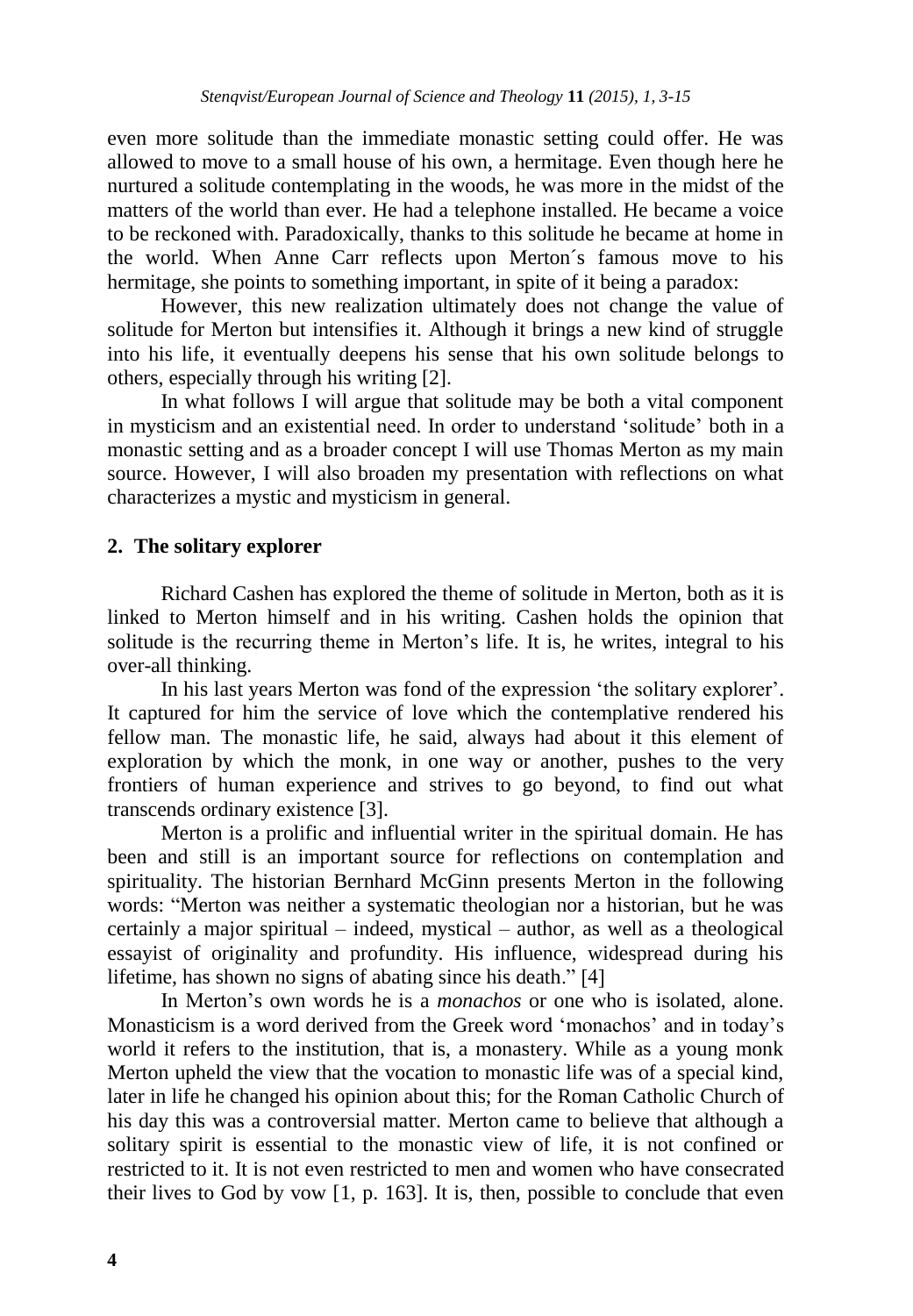though a "solitary spirit" or solitude is essentially connected with monasticism, it is more encompassing. It could be interpreted as an existential need or a prerequisite for becoming a fully human being.

Solitude, or being a solitary person or explorer is then, according to Merton, linked to being a monk; and in that sense Merton connects it with his Christian belief, but in his view it is also a general existential phenomenon. All people are solitary in a deep and inevitable sense. Merton writes: "The solitary is one who is aware of solitude in himself as a basic and inevitable human reality, not just as a something which affects him as an isolated individual. Hence his solitude is the foundation of a deep, pure and gentle sympathy with all other men" [1 p. 174-175]

Whatever Merton experiences and understands, he does so as a monk. He has but one over-arching perspective, which, however, does not mean that he is conservative or single-minded. His religious outlook is Christianity but in a way that offers him an ecumenical and all-embracing idea of the relatedness of everything: "There is One Solitude in which all persons are at once together and alone" [5]. From this understanding of solitude springs Merton"s "theory" of the human being, which he predominantly codes in a distinction between 'the true' and "the false" self. This distinction cuts through or transcends both religious and secular barriers. Having a true self implies being grounded in solitude. A true self is undivided while the false self is fragmentized and often alienated. To Merton solitude means that the monk has a share in the solitude of God. Even though Merton has this profound Christian understanding of these concepts and phenomena, he is not an exclusivist. What he believes about the true self and solitude is relevant also in a more general and existential sense: "What is said here about solitude is not just a recipe for hermits. It has a bearing on the whole future of man and of his worlds: and especially, of course, on the future of his religion." [6] These are grand words written by the young monk. But they communicate something important for Merton. He was seriously concerned about what he experienced as an unhappy situation of the people and society in his time. Society was all too materialistic and noisy and human beings had lost their true sense of identity. Merton felt strongly that he wanted to convey a recipe for recovery. His philosophy of solitude reflects his fundamental view of what the modern person needed. Merton´s reflections on solitude and the true self stem above all from his own experience. Cashen has a perceptive understanding of Merton; he writes: "Thomas Merton's thought on solitude takes on added richness when we root it in his life. It is above all a humanistic theory, because Merton, speaking out of solitude, expressed an understanding of man in relation to self, God, and fellow man in terms of solitude. It is a theory which comes from a definite standpoint." [3, p. 7]

What is particularly interesting is that Merton moves from an exclusively Christian understanding to a more inclusive understanding enriched by his studies in Zen Buddhism in later years. This move from religious exclusivity to inclusivity might be looked upon as superficial. But in Merton"s case it is actually a deepening of his understanding of the human being. I would say that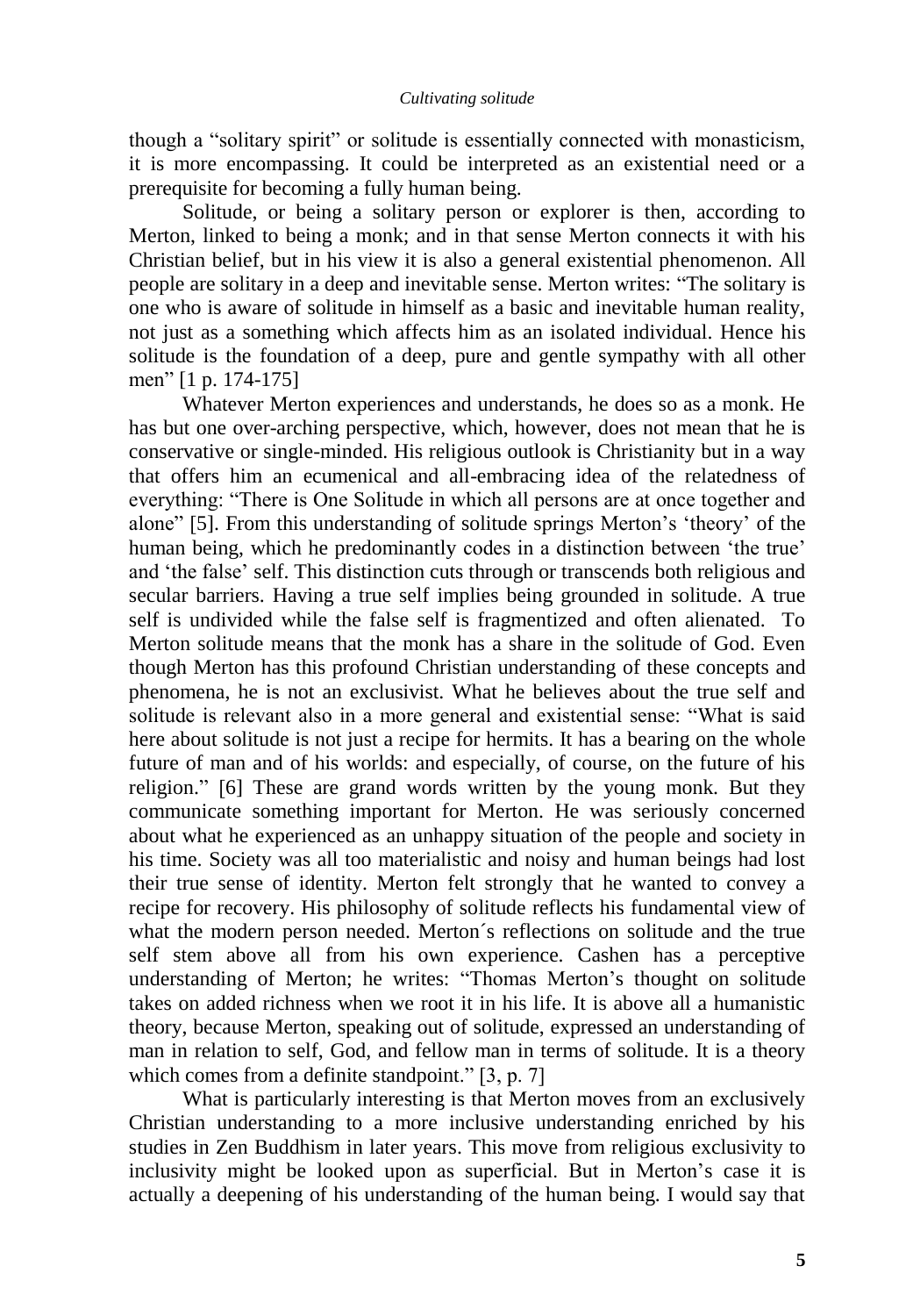for Merton solitude has a quality of its own, at the same time as it is a necessary prerequisite for spiritual experiences.

Merton has written extensively on solitude, as well as on silence and the contemplative way of living. He himself was not satisfied with the degree of solitude in his own coenobite life. He sought more. This search resulted, as we saw above, in his move from his brothers in the monastery to a little house where he lived on his own. Here, in the solitude of the woods, he cultivated an inner solitude which he found necessary for his life as a contemplative being in relation with others. This perception of solitude is of vital importance. Solitude is not a narcissistic condition or situation. It is something which is necessary for a human being to be able to apprehend one"s self and others and to see the unity between 'me' and my 'fellow-human beings'. Solitude, according to Merton, is also *the* possibility in which we perceive our existential situation:

For when we come face to face with ourselves in the lonely ground of our being, we confront many questions about the value of our existence, the reality of our commitments, the authenticity of our everyday life [5, p. 39].

#### **3. Monasticism and mysticism**

To cultivate solitude has, as we have already seen, a definite ring of religiosity to it. Looking into any religious tradition one might find texts on the value of solitude, inner and outer, predominantly in literature referring to monasticism. Why then is solitude regarded as so valuable? Is it a necessary condition for being religious or for living a religious life? How is it connected with mysticism? Is cultivating solitude to be conceived of as a way of living? Might it also be valuable outside a religious context?

In his book on mysticism Anthony Steinbock writes: "While one cannot say that monasticism is essential to the Christian mystical experience, it was so tightly intertwined with mysticism historically that one can hardly conceive of Christian mysticism developing, let alone flourishing, without it. It was nothing less than monasticism itself, McGinn explains, that virtually provided the context for cultivating the knowledge of Scripture, the life of penance, and the practice of prayer that prepared the Christian for intimate contact with God. Combining austere existence and often ascetical self-mastery with the knowledge of God, it was the monastics, both men and women, who became ideal Christians." [7]

So, what has historically been formative in a traditional understanding of mysticism seems to be dependent on a monastic culture or ideology. But that is not to say that mysticism may not also flourish outside the monastic setting, although I will not occupy myself with that here and now.

If we are to reflect upon what mysticism is and what constitutes a mystic, we therefore have to look into the monastic tradition, at least if we are, as I am, working within a Western context. It is not possible to think about mysticism apart from monasticism. Why is this so? One simple and straightforward answer is that monasticism aims at union with God. Anne Carr, for example, writes: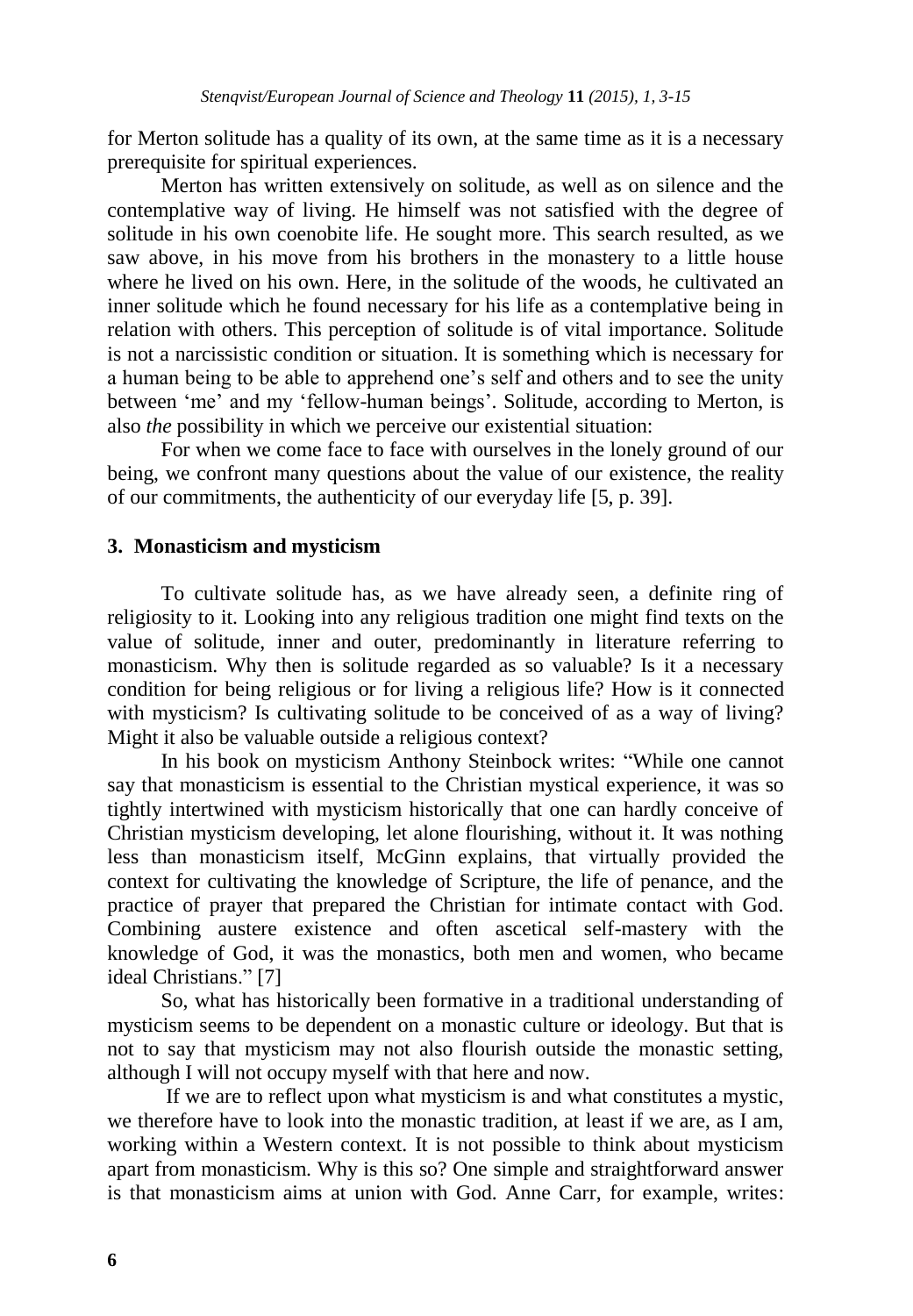#### *Cultivating solitude*

"All the asceticism of the monastic life is ordered toward disposing oneself for this union with God" [2, p. 37]. This union is what a mystic strives towards, according to themselves and most interpreters, and tries to express in words and deeds [8]. To facilitate this union, solitude is to be cultivated. The solitude asked for is both external and internal. Living a contemplative life in a monastery is above all to practice an inner and outer solitude. What, then, does this mean?

In his book *The Growth of Mysticism,* Bernhard McGinn reflects upon the meaning of silence. According to McGinn, early medieval times were characterized by the tension between the wish to flee the world and the duty to stay put and save the world [4, p. 120]. He argues that silence is an important quality especially when it comes to medieval monastic life. There are, according to McGinn, three central themes for nuns and monks: *solitudo/silentium, lectio/meditatio, oratio/contemplation* [4, p. 127]. In these Latin verbs solitude and silence come together, as do spiritual reading and meditation and finally prayer and contemplation. McGinn writes that solitude is connected with *competens silentium,* that is, a fit or relevant silence [4, p. 130]. This kind of silence is necessary for achieving contemplation. I will not elaborate here upon a deeper distinction between "silence" and "solitude". For my purposes it is enough to say that "solitude" is above all a spiritual or mental condition while "silence" predominantly refers to behaviour and a social context.

The tension of fleeing the world and the duty to stay and save the world has been implicit in the understanding of monasticism, for better or for worse. For some monasticism has been considered as contrary to the saving grace of God, while for others it has been the peak experience of conducting a religious life. It has, further, for some indicated a narcissism and egoism; for others it has represented complete sacrifice. Merton"s life and thinking represents both these positions; he himself experienced precisely this tension. As a young monk he flew the world. As a mature monk he stayed in the monastery in order to be united with everyone, regardless of whether people were inside or outside the monastery. Merton was in search of his own solitude but realized that true solitude has to do with being *one* with everyone. His studies later in life of other religions, especially Zen Buddhism, brought him a new openness. Anne Carr writes: "The study and practice of Zen… meant for Merton a new context in which to understand his own monastic and solitary vocation, not as a separation from the world but as a ´oneness with all that is`" [2, p. 78].

Merton"s understanding of monasticism and of what it is to be a monk contrasts sharply with his perceptions of modern society and the materialistic world of his time: "The monk is not defined by his task, his usefulness. In a certain sense he is supposed to be ´useless` because his mission is not to *do* this or that job but to *be* a man of God. He does not live in order to exercise a specific function: his business is life itself. This means that monasticism aims at the cultivation of a certain *quality* of life, a level of awareness, a depth of consciousness, an area of transcendence and of adoration which are not usually possible in an active secular existence." [9]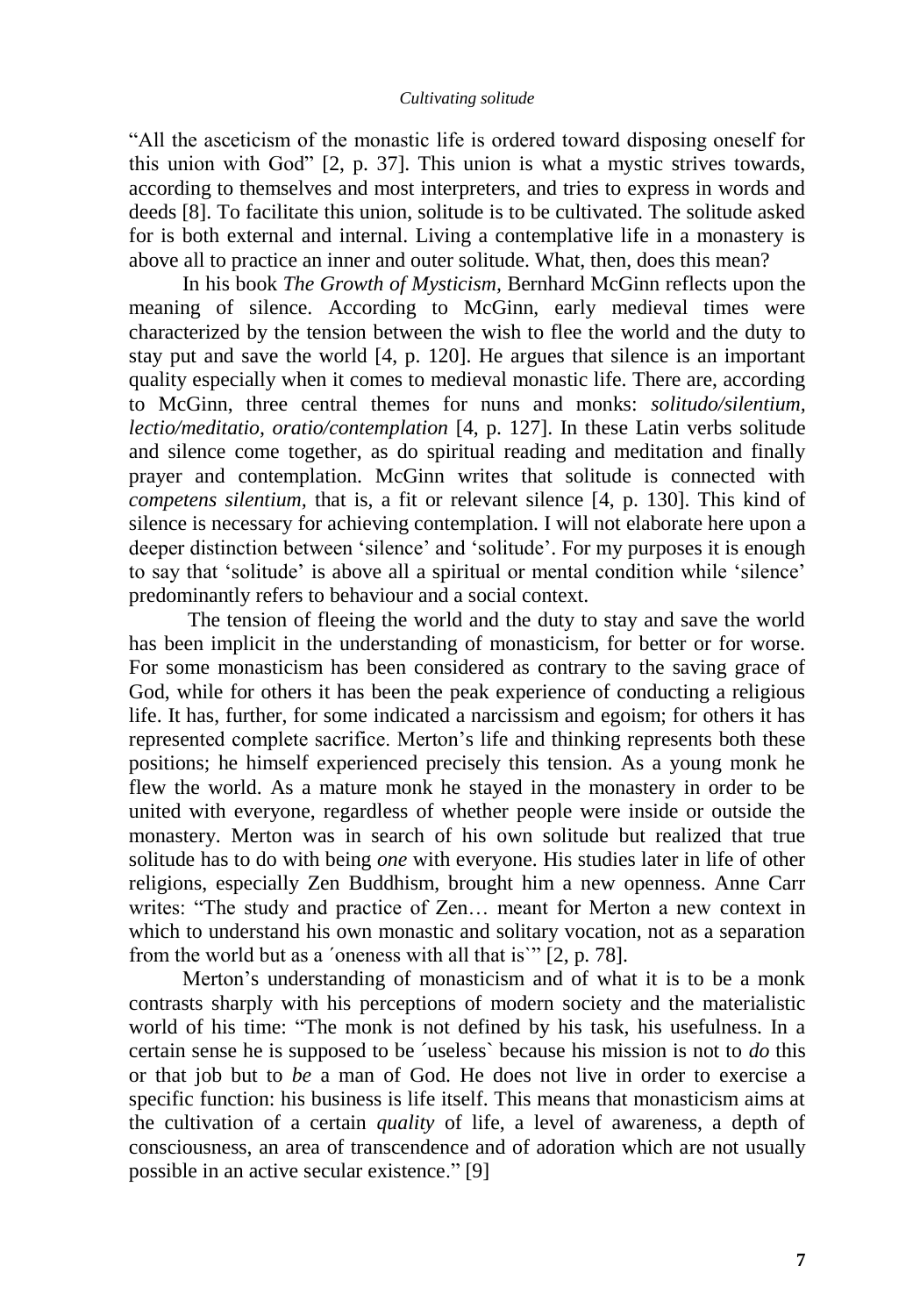The focus for Merton"s overall critique of modern society is its instrumentalism, its tendency to value everything from a perspective of what is useful in a rather narrow sense. The counter-model, according to Merton, is the monk whose life is without purpose in the sense of secular use. The monk is not occupied with what he needs and his solitude is not a means of getting something in this world [6, p. 103].

One of Merton"s more substantial books on contemplation is *New Seeds of Contemplation.* The book is actually a revised version of *Seeds of Contemplation*  written in 1947, six years after he entered the monastery. The revised version, *New Seeds of Contemplation,* was written twelve years later when Merton was an experienced monk. In his introduction Merton writes*:* 

The book (*Seeds of Contemplation*) was written in a kind of isolation, in which the author (Merton) was alone with his own experience of the contemplative life. And such a book can be written best, perhaps only, in solitude. The second writing has been no less solitary than the first: but the author´s solitude has been modified by contact with other solitudes… [10].

Merton is aware of his change from an isolated, perhaps lonely, monk to one who is in contact with others. We find here an important difference between being lonely and being in solitude.

There is a difference in English between "loneliness" and "solitude". The difference cannot be captured so accurately in Swedish. "Loneliness" brings to mind a state of misery, a dreary existence. Loneliness is not a desirable condition and in most cases it is permeated with negative associations. The human being is cut off from his or her surroundings and other people. Solitude, on the other hand, is something that the human being needs to have in order to be able to create healthy relations and to function in a community. While loneliness implies isolation, a deficiency, solitude tends towards being a fulfilment. While loneliness stresses the autonomous self or subject, solitude may stress the relational self or subject. Or at least, this is a distinction we find in Merton.

# **4. Solitude as the ground of being**

To be silent, to live in solitude and practice or perform contemplation is more often than not, as we have already seen, associated with the Christian monastic life. This solitude implies a silent setting which is not to be found everywhere, but it is the natural atmosphere in a monastery. Life within a monastery is in a deep sense a silent life, a silent community [1]. In order to obtain and preserve silence the days in a monastery are carefully regulated. *Ora et labora*, pray and work, is the famous expression for the essential regulation of the monastic daily life formulated by the grounding father of Western monasticism, Saint Benedict of Nursia (480-543).

Once solitude is obtained it might grow into a permanent state. If this is acquired the person need not be permanently silent in order to uphold an inner solitude. Merton writes: "But in moments of silence, of meditation, of enlightenment and peace, one learns to be silent and alone everywhere. One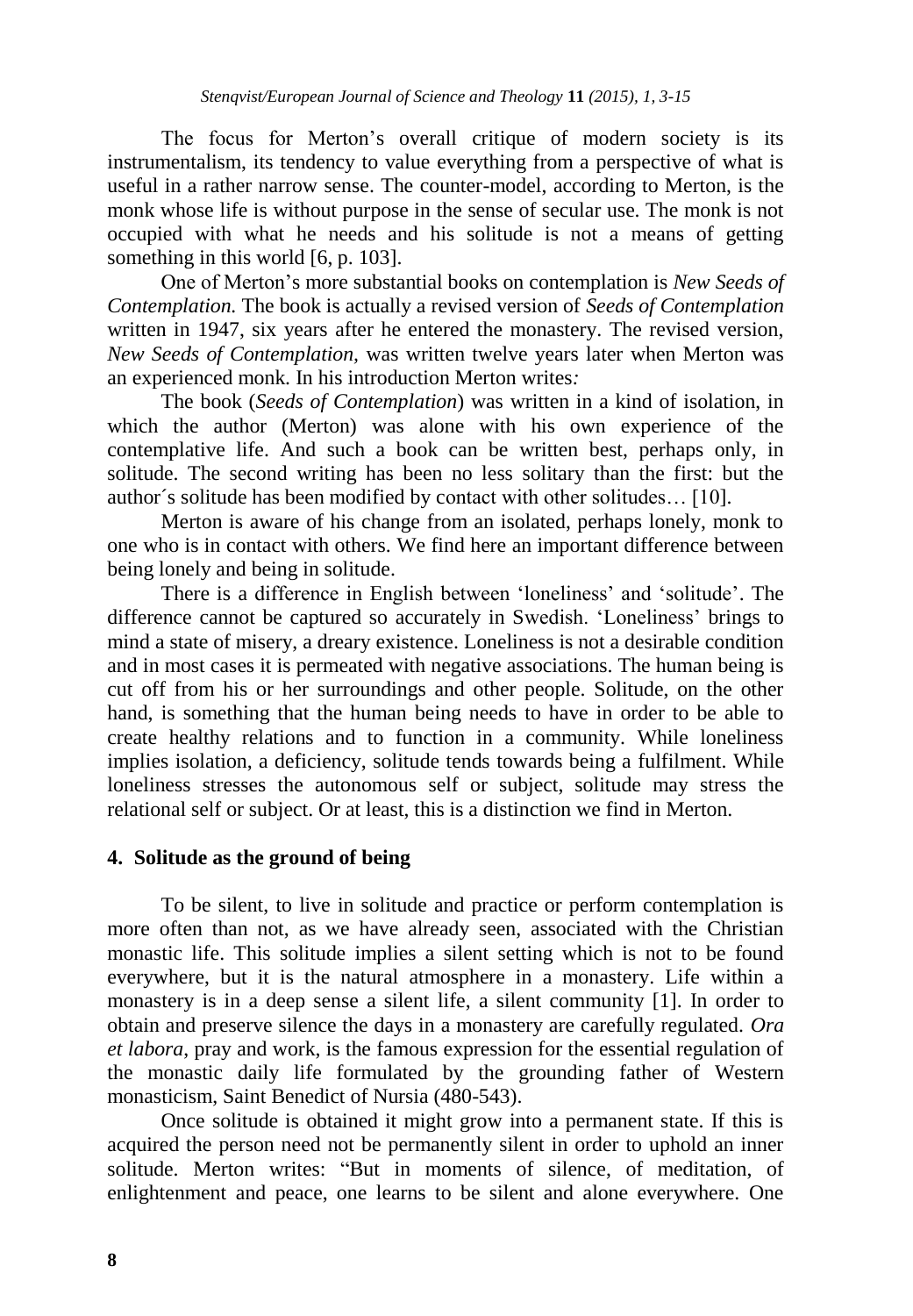learns to live in the atmosphere of solitude even in the midst of crowds." [5, p. 21]

One of Merton"s favourite expressions is "the ground of being", which he has taken from the theologian Paul Tillich and his much-debated concept "the ultimate concern". Merton connects solitude with "the ground of being". Even though this formula has its given Christian interpretation, Merton extends the value of solitude beyond the monastic life: "For when we come face to face with ourselves in the lonely ground of our own being, we confront many questions about the value of our existence, the reality of our commitments, the authenticity of our everyday lives" [5, p. 21].

Merton is a fervent criticizer of modern society as has already been indicated. A large portion of his reflections on solitude is worked out against the backdrop of modern society and its failure, according to Merton, to create conditions for solitude, silence and the finding of the inner or true self. Just as Merton is engaged in a critique of modern technological society, he is equally concerned with what he labels the monastic crisis. In his view modern society is no longer a home for humankind and modern monasticism has degenerated in a similar sense. But if a monastic renewal were to be brought about, then this would have consequences even for society, according to Merton: "This is the real problem of monastic renewal: not a surrender to the "secular city" but a recovery of the deep desire of God that draws a man to seek a *totally new way of being in the world*" [9, p. 43].

Silence may be looked upon as an exterior circumstance while solitude is predominantly of an inner kind as I mentioned before. Solitude appears to be necessary within the monastic life to promote the ability to live that kind of severe life. The monastic person is in a special situation. He or she has taken three vows; the vow of obedience, the vow of chastity and the vow of poverty. These vows are made possible to keep, thanks to a life in solitude. You can live in solitude and with solitude. But it is not possible if you have the dreadful experience of feeling lonely. Loneliness brings or delivers a barren spirituality. Solitude on the other hand is life-giving in contrast to being lonely, which brings inertia. This is how I interpret Merton. The following words by Merton are revealing: "True solitude is the home of the person, false solitude the refuge of the individualist… Without a certain element of solitude there can be no compassion because when a man is lost in the wheels of a social machine he is no longer aware of human needs as a matter of personal responsibility. One can escape from men by plunging into the midst of a crowd! Go into the desert not to escape other men but in order to find them in God." [10, p. 53]

Solitude is not only a state, it is a condition; it is a way of being and living: "Solitude is not withdrawal from ordinary life. It is not apart from, above, ´better than` ordinary life; on the contrary, solitude is the very ground of ordinary life." [5, p. 23] It is not something to gain. It is in a certain sense what everyone already possesses. The idea is to discover what we already have: "When solitude was a problem, I had no solitude. When it ceased to be a problem I found I already possessed it, and could have possessed it all along.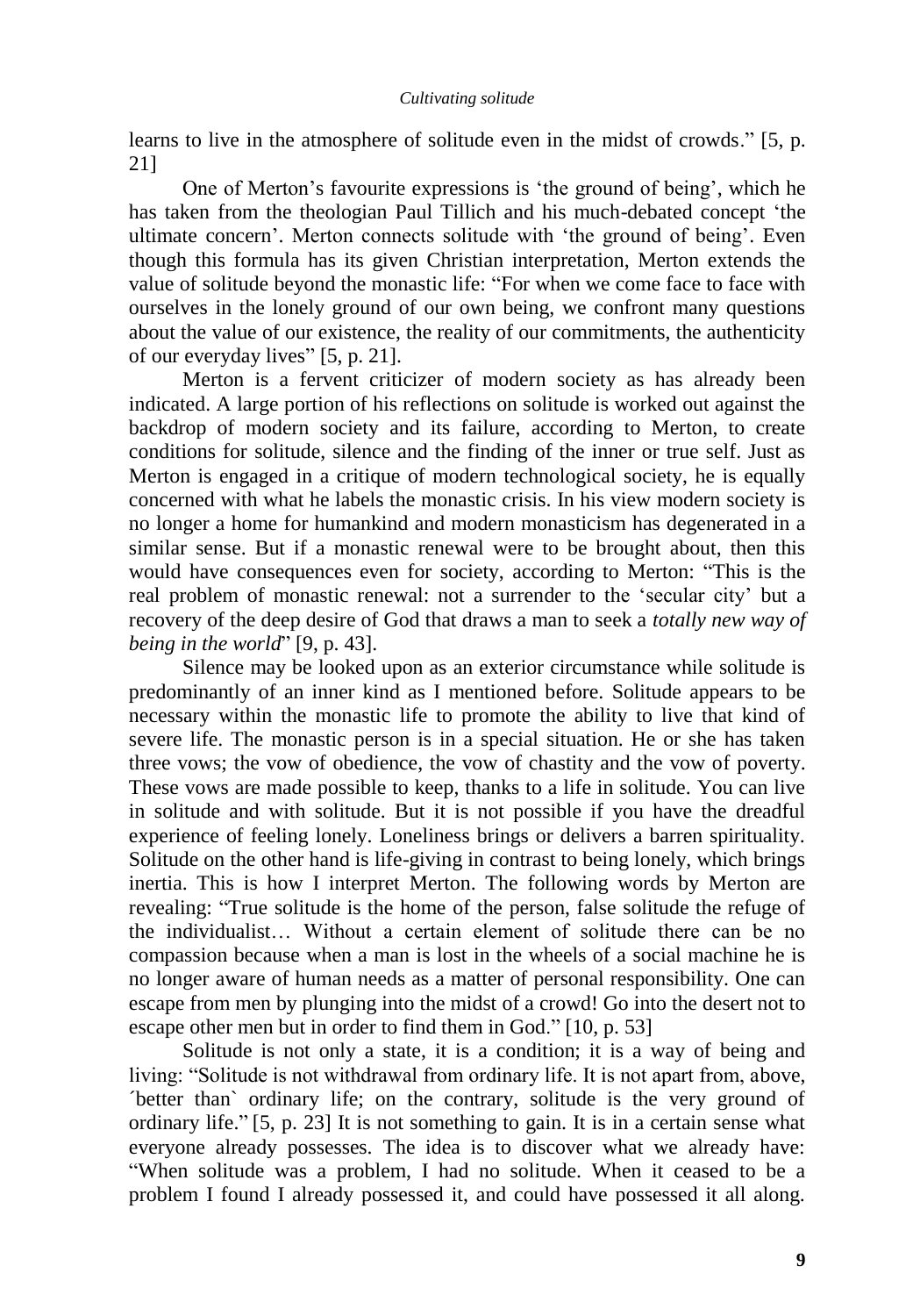Yet still it was a problem because I knew after all that a merely subjective and inward solitude, the fruit of an effort at interiorization, would never be enough. Solitude has to be objective and concrete. It has to be a communion in something greater than the world, as great as Being itself, in order that in its deep peace we may find God." [6, p. 53]

Merton was a communicative monk and his capacity to communicate with others was developed and deepened by way of cultivating solitude. His enormous bulk of texts are, to say the least, a testimony to that. The overall imperative for monks is to be silent and to live in solitude. But Merton is well aware of the danger of this: "The need for true solitude is a complex and dangerous thing" [10, p. 53]. Merton knows that many are highly suspicious of monastic life. He is therefore careful in saying what solitude is, and is not. Above all, solitude is not separation, writes Merton in his revised book on contemplation. This is an important remark, as the solitary person is frequently accused of narcissism. In expressing his point Merton may sound contradictory: "Unity implies solitude, and hence the need to be physically alone" [10, p. 52]. In order to cultivate true solitude the person has to be on his or her own. If solitude aims at isolated distinction it will not come about. Solitude aims at unity, meaning that all living beings belong together, according to Merton.

Intriguing as it is, in solitude the person experiences a shift in values and gains new perspectives on the understanding of one"s self, others and the ultimate meaning of everything. Merton writes: "Mere withdrawal, regression, leads to a sick solitude, without meaning and without fruit. The solitary of whom I speak is called not to leave society but to transcend it." [1, p. 168] This can be interpreted along different lines. But in my overall understanding of Merton it has to do with gaining a new perspective on society. That is how I interpret the word 'transcend' in this context.

# **5. Mysticism as a case of solitude**

Having come this far in presenting Merton and his philosophy of solitude, let me say something about my understanding of mysticism.

There are three dominant discourses on mysticism in research today. I have no ambition to go deeper into them, only to present them very briefly. The first one might be called contextualism and its most prominent representative is Steven T Katz. His main idea is that mysticism - in general - is not radical compared to religious tradition, as is often claimed, but conservative. The mystic reinterprets what the tradition says and has no way of transcending it, according to this view. Katz" adversary is Robert Foreman who defends the uniqueness of mysticism as a "pure consciousness event". Foreman is influenced by Buddhist experience and argues that the mystic consciousness has no object. It is a nonintentional state, that is, a consciousness without an intentional object. The third standpoint refers to different kinds of ecstatic experiences. The main representative is the highly acclaimed William James and his much read book *The Varieties of Religious Experience* [12].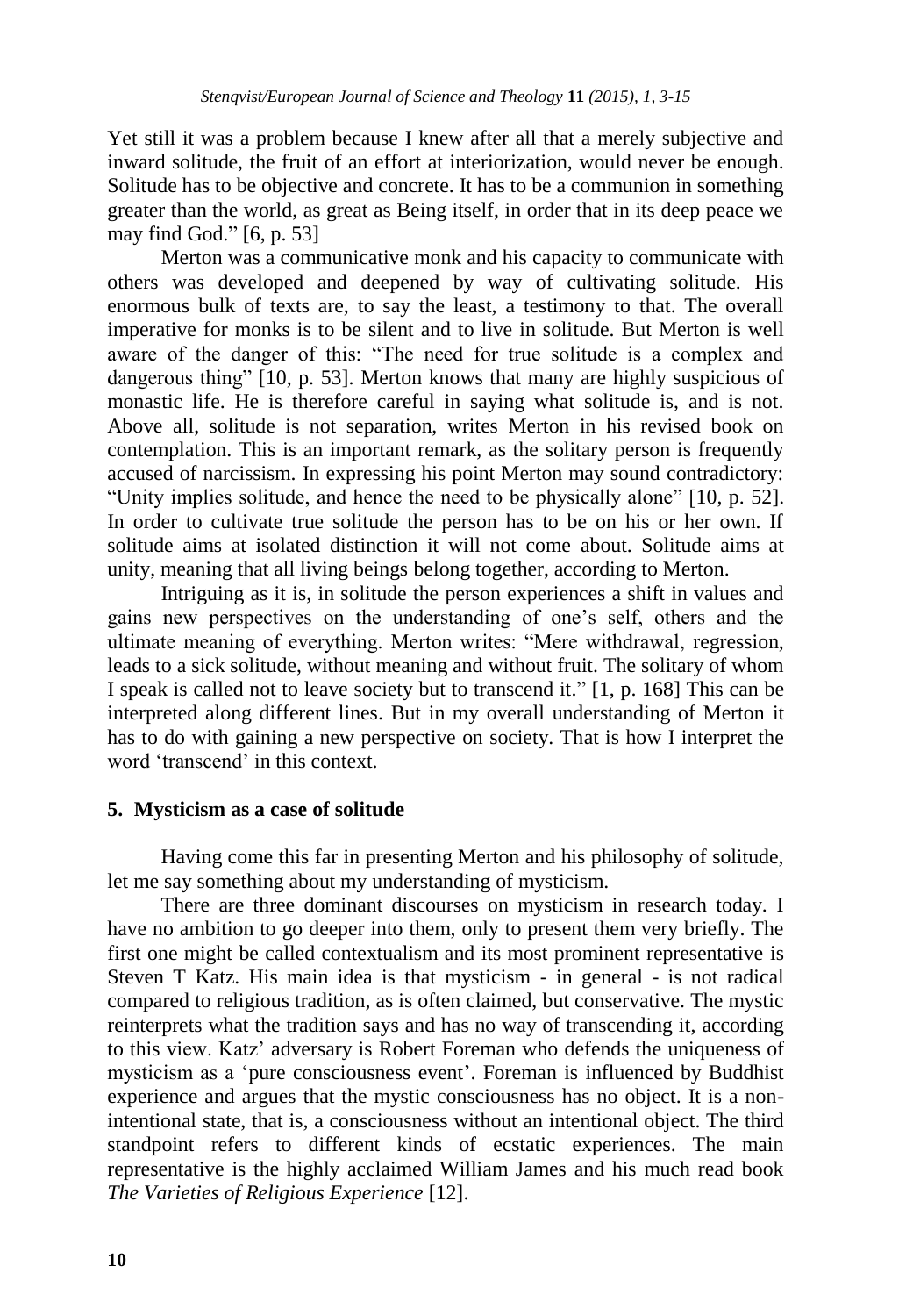#### *Cultivating solitude*

From these three approaches two more recent theories have developed. They are not in opposition but rather are aspects of these three. Bernhard McGinn, who has written instructively on Western mysticism from a historical perspective, accentuates the concept of *consciousness*. He defines mysticism in the following words: "the mystical element in Christianity is that part of its belief and practices that concerns the preparation for, the consciousness of, and the reaction to what can be described as the immediate or direct presence of God" [4, p. xvii]. Anthony Steinbock, who deviates from McGinn, writes that he instead prefers the term "experience". Anthony Steinbock studies mysticism from a phenomenological vantage point and a first-person description. He also gives a definition focusing on *experience*. Steinbock wants to avoid the language of consciousness, which McGinn uses, as, according to Steinbock, it indicates psychologism and reduces mysticism. By experience Steinbock means "the givenness of something…as ´it` is lived… by mystical experience …I mean the self-givenness of the Holy *qua* personal presence as this presence is lived. The self-givenness pertaining to the Holy is a vertical mode of givenness, namely epiphany." [7, p. 24-25]

My own apprehension of mysticism is rather non-dramatic and avoids getting stuck either in the concept of consciousness, or in the experience of ecstasy. In my interpretation I draw on Merton when he considers what mysticism is, and what it is not. Merton writes: "Contemplation is not trance or ecstasy, nor the hearing of sudden unutterable words, nor the imagination of lights… Such manifestations can of course accompany a deep and genuine religious experience, but they are not what I am talking about as contemplation." [10, p. 10-11].

I equate "contemplation" with "mysticism" which is a common move in the literature on mysticism. So, mysticism does not refer primarily to ecstatic experiences. I further like to avoid 'consciousness' although Merton uses the word now and then. Cashen comments on Merton´s use of "consciousness": "The monk seeks to realize in himself a kind of universal consciousness which could speak to the common problems of humanity. It is, according to Merton, the monk´s task to develop this universal consciousness and to inject it, as far as he can, into the communal consciousness of man which is above individual and national differences." [3, p. 127]

Consciousness here is used as a means of unifying humanity. It has an ecumenical feel about it. If people could see what they had in common, the problems of humanity might be resolved or at least moderated.

I do not wish to focus on the concept and phenomenon of consciousness for two main reasons. First, the use of "consciousness" might lead in the direction of the debate between Foreman and Katz about "pure consciousness event" as opposed to contextualism, which no longer strikes me as fruitful. Secondly, the talk of 'altered consciousness' seems misleading as I am of the opinion that each change in consciousness implies an altered state. Instead of "consciousness", I prefer "awareness" in the sense of a discernment which is generated from cultivating solitude. In solitude, which is not of the narcissistic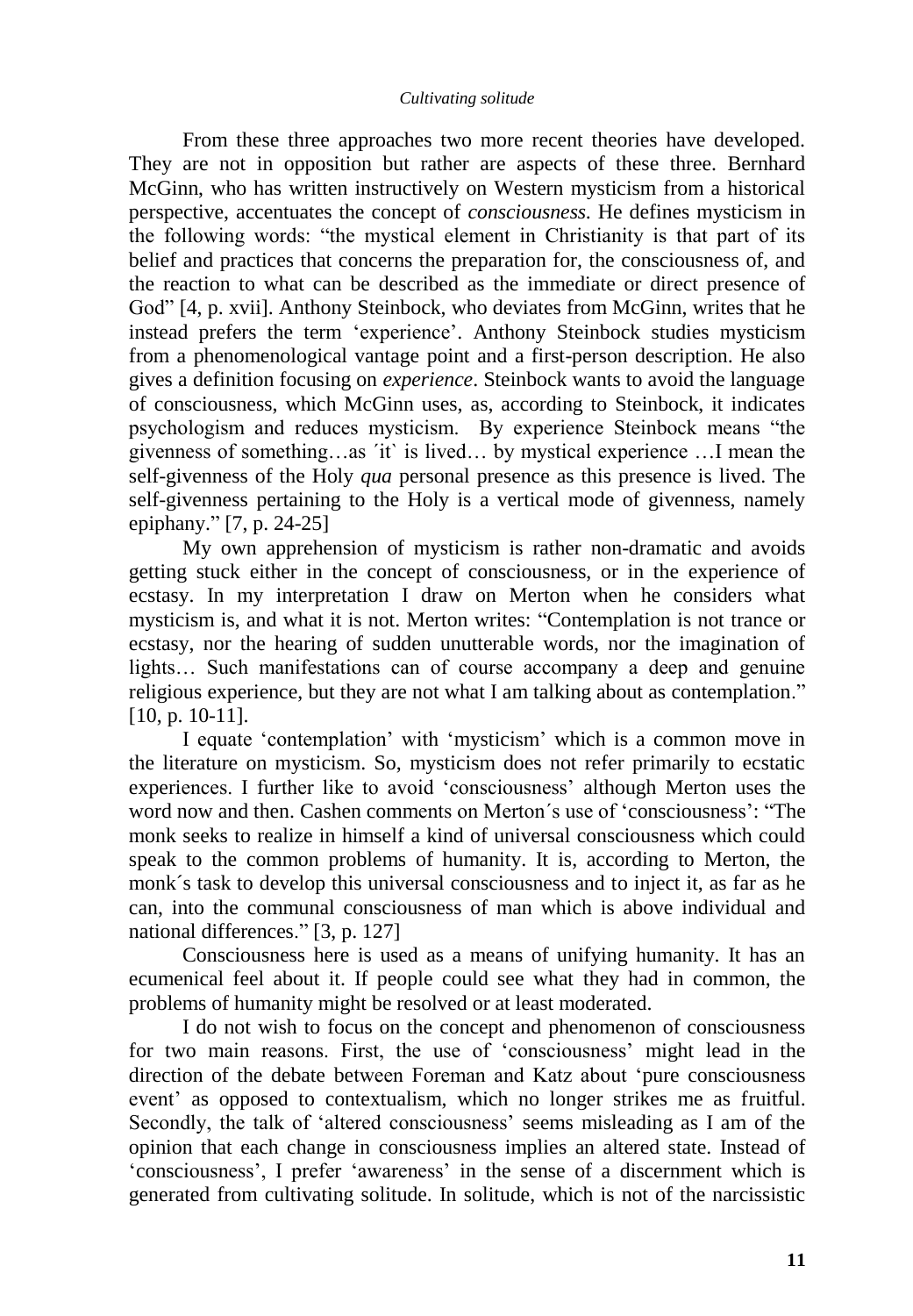kind, discernment comes to the fore and it induces a perspective on human life which brings about a particular way of being and living. Discernment requires withdrawal. My understanding is that mysticism requires this withdrawal in order to discern. Mysticism in my formula is: leave the "world" or withdraw in order to understand the world. The understanding is action-compelling.

Solitude in the sense I have apprehended Merton is then a presupposition for acquiring a new perspective. This is an aspect that is vital in my understanding of mysticism. In that respect mysticism does not differ from any other belief system or conviction. Our way of looking upon life depends on a perspective, a certain stand-point. In Merton´s case it is the standpoint of a Trappist monk. The standpoint is a contemplative or, if you wish, a mystical one which calls forth a certain view of life. It involves the way in which you perceive yourself, others and reality.

My interest is in the purported *meaning* of a contemplative and mystical discernment and what characterizes a mystical person, that is, a person who is living a contemplative life. A person in a monastic community is, by definition, supposed to have a mystical life. What is it about the monastic way of living that brings about a mystic life? According to Merton, the explanation seems to be that in solitude you communicate with Being. This communication is not possible without solitude. What is this solitude then? It is a paradoxical state, necessary for finding your true self which in turn is necessary for true communication with others. Solitude is the prerequisite for acting out a relation, a communication. Merton writes: "Unity implies solitude, and hence the need to be physically alone. But unity and solitude are not physical isolation. He who isolates himself in order to enjoy a kind of independence in his egoistic and external self does not find unity at all, for he disintegrates into a multiplicity of conflicting passions and finally ends in confusion and total unreality. Solitude is not and can never be a narcissistic dialogue of the ego with itself." [10, p. 52]

Solitude brings unity and reality. Unity means that the human being is in a relationship with others. The meaning of reality in turn follows as a consequence of experiencing unity. Reality stands for the authentic or true quality of being a human being.

# **6. Intriguing comparisons**

As I read Merton´s reflections on solitude, he is in line with a critique of modernity. A prevailing view in this criticism is how modernity has separated person from person. The human being is isolated, alone in a world without true communication with others. Merton as a monk and mystic is saying much the same: to live in the midst of others but sharing nothing "isolates a man in the worst way, separates him from reality" [10, p. 55]. One interpretation of Merton´s mysticism then is to read it as an implicit critique of modernity, of technology and of the lonely subject.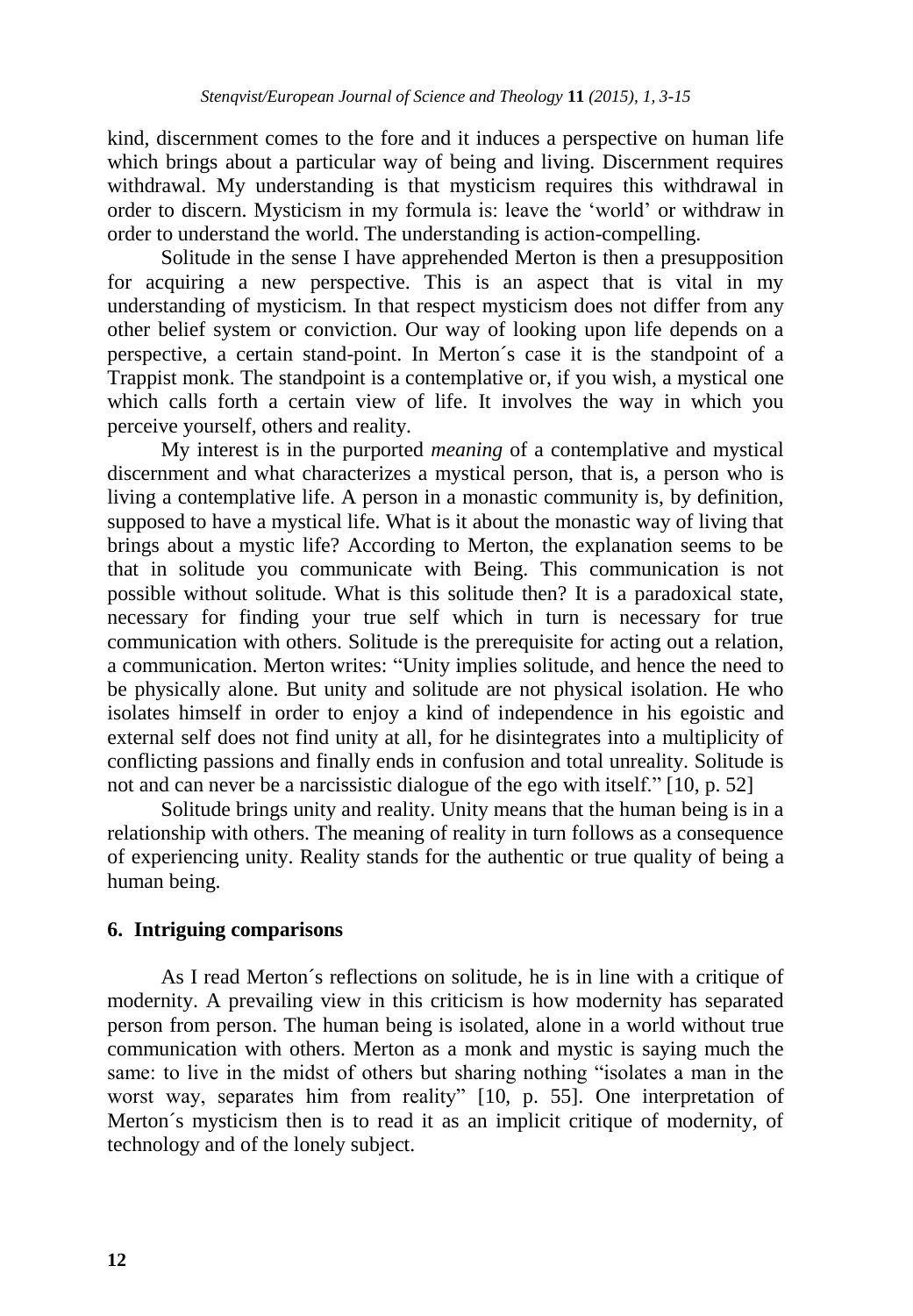In her book on Wittgenstein (1889-1951) Alessandra Tanesini argues that the state of being lonely in modern times is a consequence of a wish to be autonomous and independent. According to Tanesini the "moderns" proposed a new view of what it is to be a human being. It is that of an autonomous, selfsufficient human subject, which is to be challenged by many philosophers among them Wittgenstein [13]. According to my reading of Merton, he also challenges this view. Merton argues that the world of today has alienated the individual. What a person assumes to be real and true is, according to Merton, now illusory, false and imaginative. Instead of solidarity with a community, the person is alone and cut off. In fact Merton reasons along similar lines as Wittgenstein. Tanesini writes that Wittgenstein in his work shows that "the modern quest for autonomy and independence is shown to generate loneliness and separation from other human beings. What the moderns perceive as liberating, he experiences as a prison." [13].

Another interesting philosopher in this context is Ludwig Feuerbach (1804-1872). He formulates a far-reaching critique of Christianity and its views on the individual. Feuerbach aims at "rejecting theology and metaphysics for failing to keep their feet in the real world", according to his translator James A. Massey [14]. Feuerbach"s main argument is that "the emphasis of modern Christianity on the individual self betrays the essential continuity between humans and their terrestrial environment and therefore blinds Christians to the value of life" [14, p. xi]. The individual has been cut off from their natural surroundings. James Massey in his excellent introduction to Ludwig Feuerbach brings loneliness to the fore: "Feuerbach connects the modern emphasis on the immortality of the soul with our culture"s change in perspective on the most important source for human meaning: it is now the individual, and no longer the community, that is absolute… Once this sense of communal identity was rejected, the individual was cut off from seeing value in a reality other than the isolated self, and therefore the new culture focused on an unreal goal, the immortal individual of the hereafter…" [14, p. xxxiii]

I find it intriguing that although Merton and Feuerbach have different views on the Christian belief system, they end up with a similar conclusion on the status of the modern human being. "Being is community", writes Feuerbach [14, p. 122]. Though Feuerbach was indeed critical of Christianity as it appeared in his time, he advocates solitude. However, he does not argue on behalf of a religious need, but rather because he believes there is a natural, human need for solitude. Loneliness, on the other hand, is another matter. He argues that people"s loneliness – in his time – is a consequence of the break of Christianity with nature and the collective. The individual is left to their own devices, being self-sufficient and independent. It is a solitary existence.

Thus, according to both Feuerbach and Merton, to cultivate solitude is to be in relation to others. Contrary to what many believe, it is a way of fighting loneliness and self-sufficiency. In Merton's case it has to do with becoming a fully integrated monk. In Feuerbach's case it has to do with opposing the Christian concept of the individual, as he perceives it, in order to become a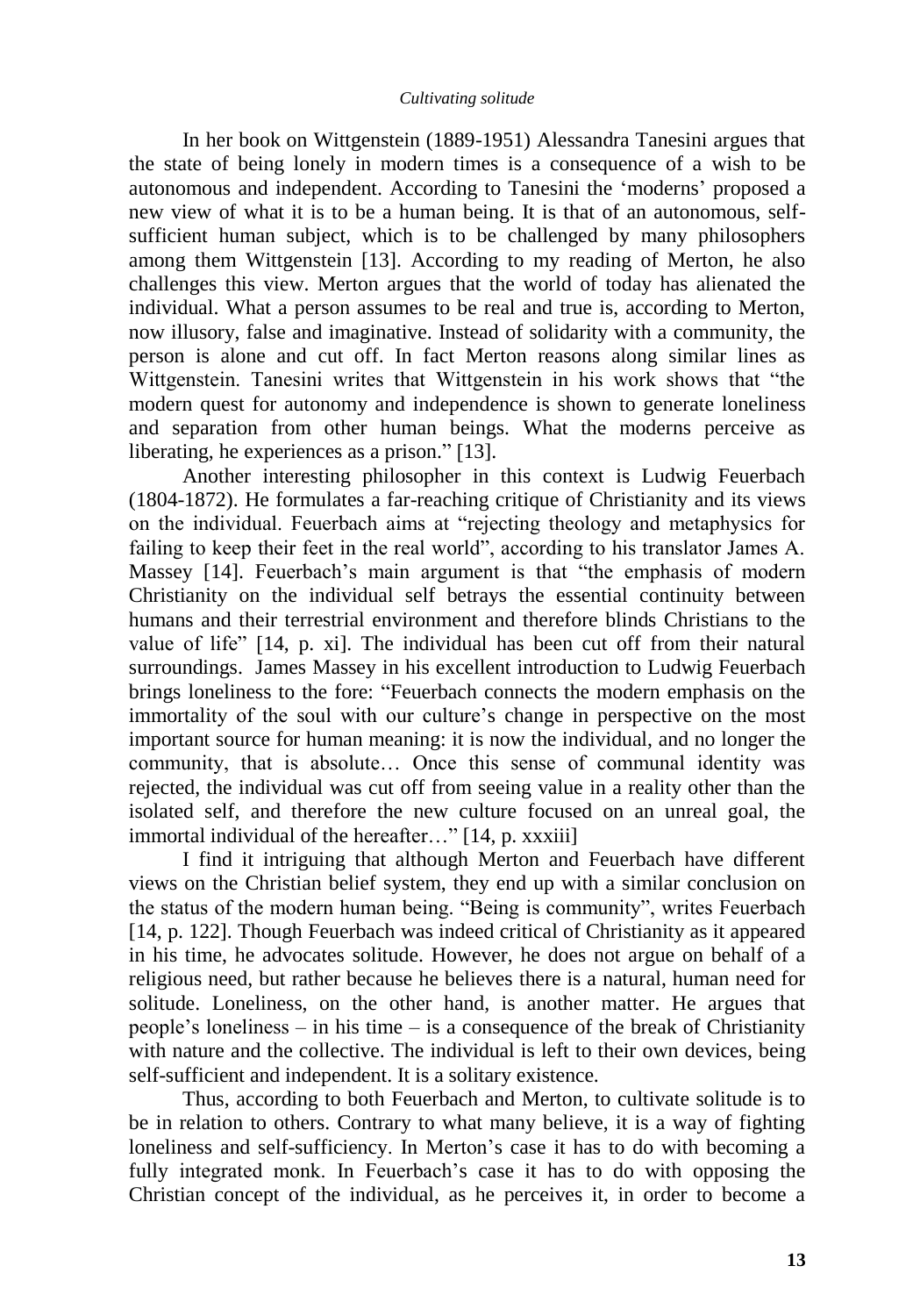person through loving relationships with others. It might be argued that Merton is nurturing the self-sufficiency of the monk, which is exactly the target of Feuerbach"s criticism of Christianity. But the self-sufficiency Merton advocates is more complex than that, as I have shown.

Tanesini writes that Wittgenstein is of the opinion that "loneliness and meaninglessness are results of the struggle for transcendence" [13, p. 53]. This is what Feuerbach says too. In his early book *Thoughts on Death and Immortality*  (1830) he tries to show how destructive the Christian doctrine on immortality has become for the human being. Christianity, according to Feuerbach, has degenerated in its view on the collective. The individual is independent, caring only for their own salvation. The only focus is the immaterial soul. This is motivated by the belief in an everlasting life.

Reading Merton"s views on solitude, Feuerbach"s analysis of Christianity appears to be accurate. Merton is stressing the solitary person; what could be a clearer target for Feuerbach´s criticism? But does Merton actually refer to the same concept as that criticized by Feuerbach? When Merton speaks of the solitary person, he is indeed referring to a person who has stepped out from the crowd, from society. Merton argues that the contemplative is called into silence, solitude, emptiness, poverty. But by this he is aiming at something new  $-$  a true "togetherness". According to Feuerbach, the individual must rediscover their original connection with the surrounding world. According to Merton, this rediscovery comes about precisely when the person lives in solitude. The way out of loneliness, according to Tanesini"s interpretation of Wittgenstein, is to accept death; to accept the limits of our joint reality. This acceptance brings freedom. Even more so, it connects the person with other persons. The human being is no longer lonely but capable of seeking solitude. Solitude then is a state where the person is *not* lonely. He or she thrives in solitude. Bringing Merton, Feuerbach and Wittgenstein together shows that solitude might be understood as an existential need. The idea of solitude becomes something different from loneliness; it depends on an understanding of the human self as not being selfsufficient.

Merton"s remedy is to restore solitude; to bring the human being face to face with one"s self and one"s Creator. This is done by going back to medieval theological and patristic sources; those which have formulated Christian monasticism. Feuerbach"s remedy is to take the human being back to their original relationship with nature and society; a relationship which, in his view, has been broken by Christianity because of the emphasis on the individual and on individual salvation. Wittgenstein´s remedy is that the human being must accept the state of immanence, that is, the limits of their being and cognitive capacity.

Feuerbach argues against the backdrop of a critique of Christian Theology. Wittgenstein argues from the way in which he perceives immanence and transcendence. Merton argues from his perception of the modern world and its forgetfulness of God. They each have different perspectives, no doubt, but provide a similar critique of modernity and unite in a defence of solitude.